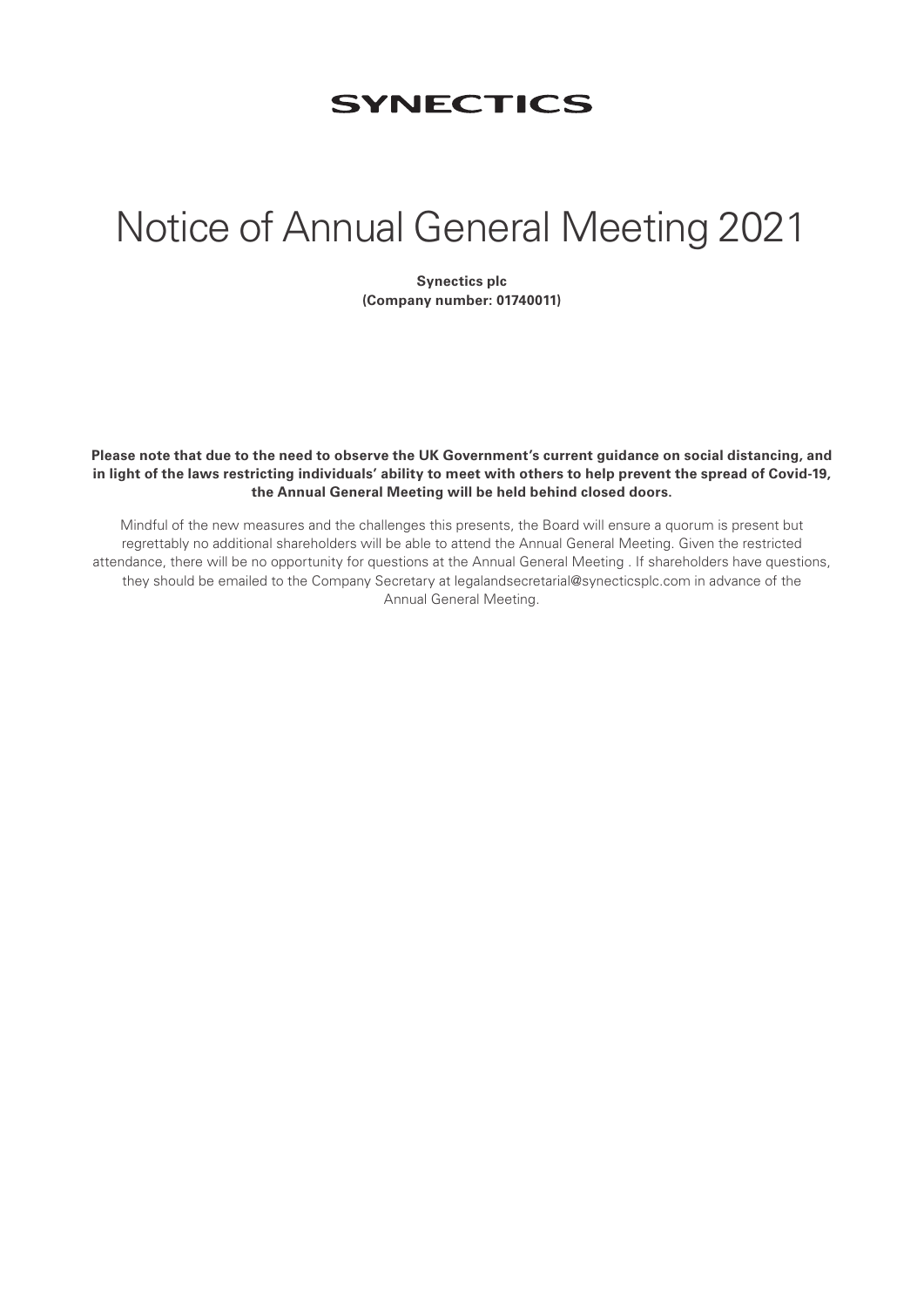# **SYNECTICS**

#### **Notice of Annual General Meeting 2021**

## **Synectics plc (Company number: 01740011)**

Notice is hereby given that the Annual General Meeting of Synectics plc will be held at Synectics House, 3–4 Broadfield Close, Sheffield S8 0XN, on Tuesday 27 April 2021 at 11.00am for the following purposes:

#### **Ordinary business**

To consider and, if thought fit, to pass the following resolutions as ordinary resolutions:

- 1. To receive and adopt the audited accounts of the Company for the year ended 30 November 2020, together with the Reports of the Directors and the Auditor thereon.
- 2. To re-elect Mr Paul Webb as a Director.
- 3. To re-elect Mr Michael Butler as a Director.
- 4. To re-appoint RSM UK Audit LLP as auditor of the Company to hold office from the conclusion of the Annual General Meeting until the conclusion of the next Annual General Meeting.
- 5. To authorise the Directors to set the remuneration of the auditor of the Company.

#### **Special business**

To consider and, if thought fit, to pass the following resolutions. Resolutions 6 and 9 will be proposed as ordinary resolutions and resolutions 7, 8 and 10 as special resolutions:

- 6. That, in substitution for the existing general authorities granted at the last Annual General Meeting of the Company, in accordance with section 551 of the Companies Act 2006 (the "Act"), the Directors be and are hereby generally and unconditionally authorised to exercise all powers of the Company to allot shares in the Company or to grant rights to subscribe for or convert any security into shares in the Company up to an aggregate nominal amount of £1,174,433 (being approximately 33% of the present nominal issued share capital of the Company) provided that this authority (unless previously revoked or renewed) shall expire on the earlier of the conclusion of the next Annual General Meeting of the Company and 15 months from the date of the passing of this resolution save that the Company may before such expiry make an offer or agreement which would or might require such shares to be allotted or rights to subscribe for or convert securities into shares to be granted after such expiry and the Directors may allot shares and grant rights to subscribe or convert securities into shares in pursuance of such offer or agreement as if the authority conferred hereby had not expired.
- 7. That, conditionally upon the passing of resolution 6 and in substitution for all existing powers, in accordance with section 570 of the Act, the Directors be and are hereby authorised to allot equity securities (as defined in section 560 of the Act) for cash pursuant to the authority conferred by resolution 6 and be empowered pursuant to section 573 of the Act to sell ordinary shares (as defined in section 560 of the Act) held by the Company as treasury shares (as defined in section 724 of the Act) for cash as if section 561(1) of the Act did not apply to any such allotment or sale provided that this power shall be limited to allotment of equity securities and the sale of treasury shares:
	- a) in connection with or pursuant to an offer by way of rights, open offer or other pre-emptive offer in favour of the existing holders of ordinary shares in the capital of the Company and other persons entitled to participate therein in proportion (as nearly as may be) to their respective holdings of such shares (or, as appropriate, to the numbers of shares which such other persons are for these purposes deemed to hold) subject only to such exclusions or other arrangements as the Directors may deem necessary or expedient to deal with fractional entitlements or legal or practical problems under the laws of any territory or the requirements of any recognised regulatory body or stock exchange; and
	- b) (otherwise than pursuant to sub-paragraph (a) of this provision) up to an aggregate nominal amount of £177,944, being approximately 5% of the Company's present nominal issued share capital,

 and the authority hereby granted shall expire on the earlier of the conclusion of the next Annual General Meeting of the Company and 15 months from the passing of this resolution save that the said authority shall allow and enable the Company to make an offer or agreement before the expiry of that power which would or might require equity securities to be allotted or treasury shares to be sold after such expiry and the Directors may allot equity securities or sell treasury shares in pursuance of such an offer or agreement as if the authority conferred hereby had not expired.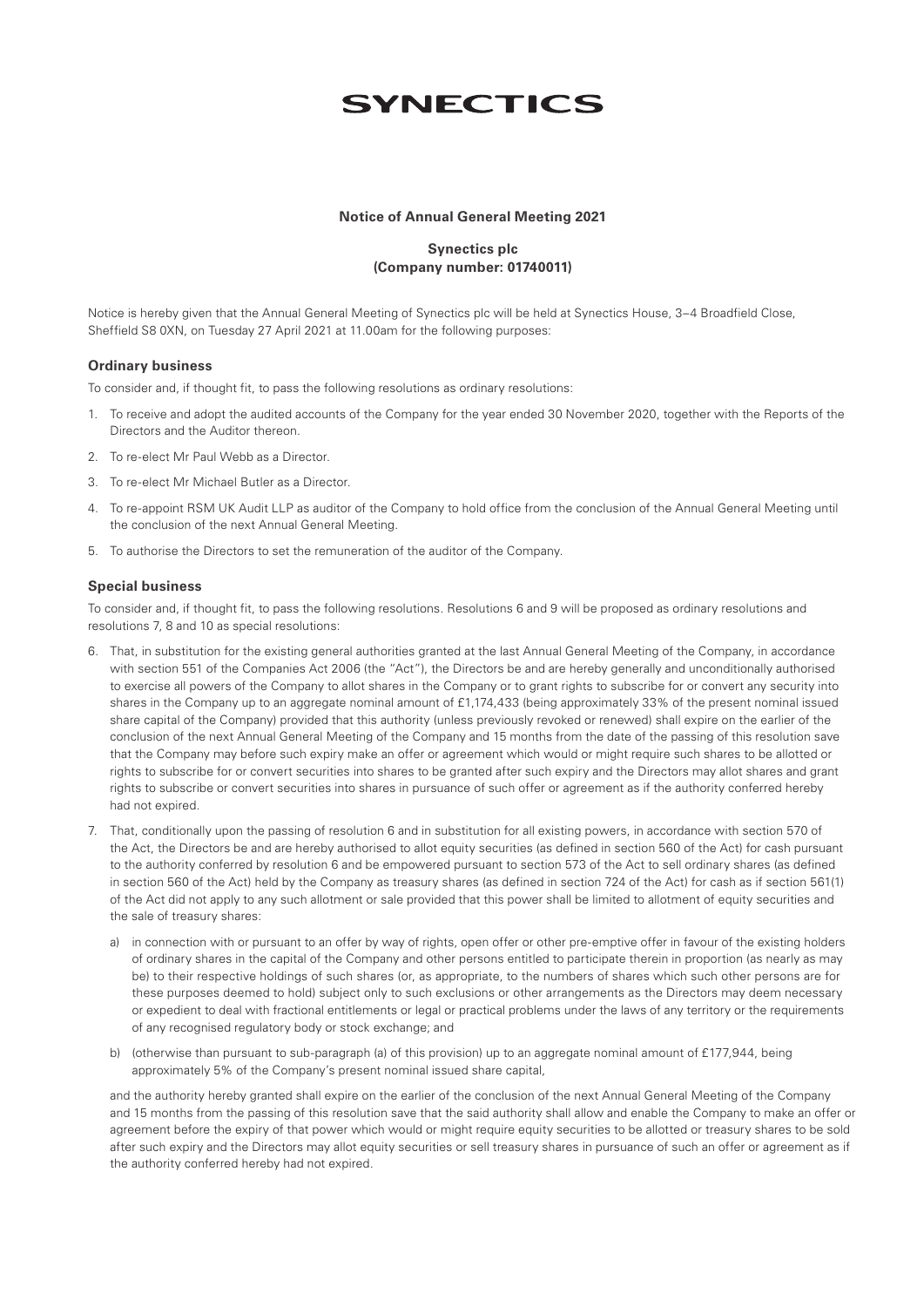#### **Special business** continued

- 8. That the Company be and is hereby generally and unconditionally authorised pursuant to section 701 of the Act to make one or more market purchases (as defined in section 693(4) of the Act) of its ordinary shares of 20p each in the capital of the Company on such terms and in such manner as the Directors shall determine, provided that:
	- a) the maximum number of ordinary shares hereby authorised to be acquired is 1,779,444 (representing approximately 10% of the present issued ordinary share capital of the Company);
	- b) the minimum price which may be paid for such shares is 20p per share (exclusive of all expenses);
	- c) the maximum price which may be paid for such shares is, in respect of a share contracted to be purchased on any day, an amount (exclusive of expenses) equal to 5% above the average middle market quotations for an ordinary share of the Company as derived from the AIM Appendix to the Daily Official List of the London Stock Exchange on the five dealing days immediately preceding the day on which the share is contracted to be purchased; and
	- d) the power hereby granted shall expire on the earlier of the conclusion of the next Annual General Meeting of the Company and 15 months from the passing of this resolution provided that the Company may make a contract to purchase its ordinary shares under the authority hereby granted prior to the expiry of such authority which will or may be executed wholly or partly after the expiry of such authority, and may make a purchase of its ordinary shares in pursuance of such contract.
- 9. To approve the Remuneration Committee's Report containing the Directors' remuneration for the year ended 30 November 2020.
- 10. That the Company adopt the Articles of Association of the Company produced to the meeting as the new Articles of Association of the Company in substitution for, and to the exclusion of, the Articles of Association that were adopted by the Company on 1 May 2013.

By Order of the Board

**Company Secretary Synectics House** Synectics House **Synectics House** Synectics House **Synectics** House **Synectics** House 1 March 2021 3–4 Broadfield Close

Claire Stewart **Registered office** Registered office Sheffield S8 0XN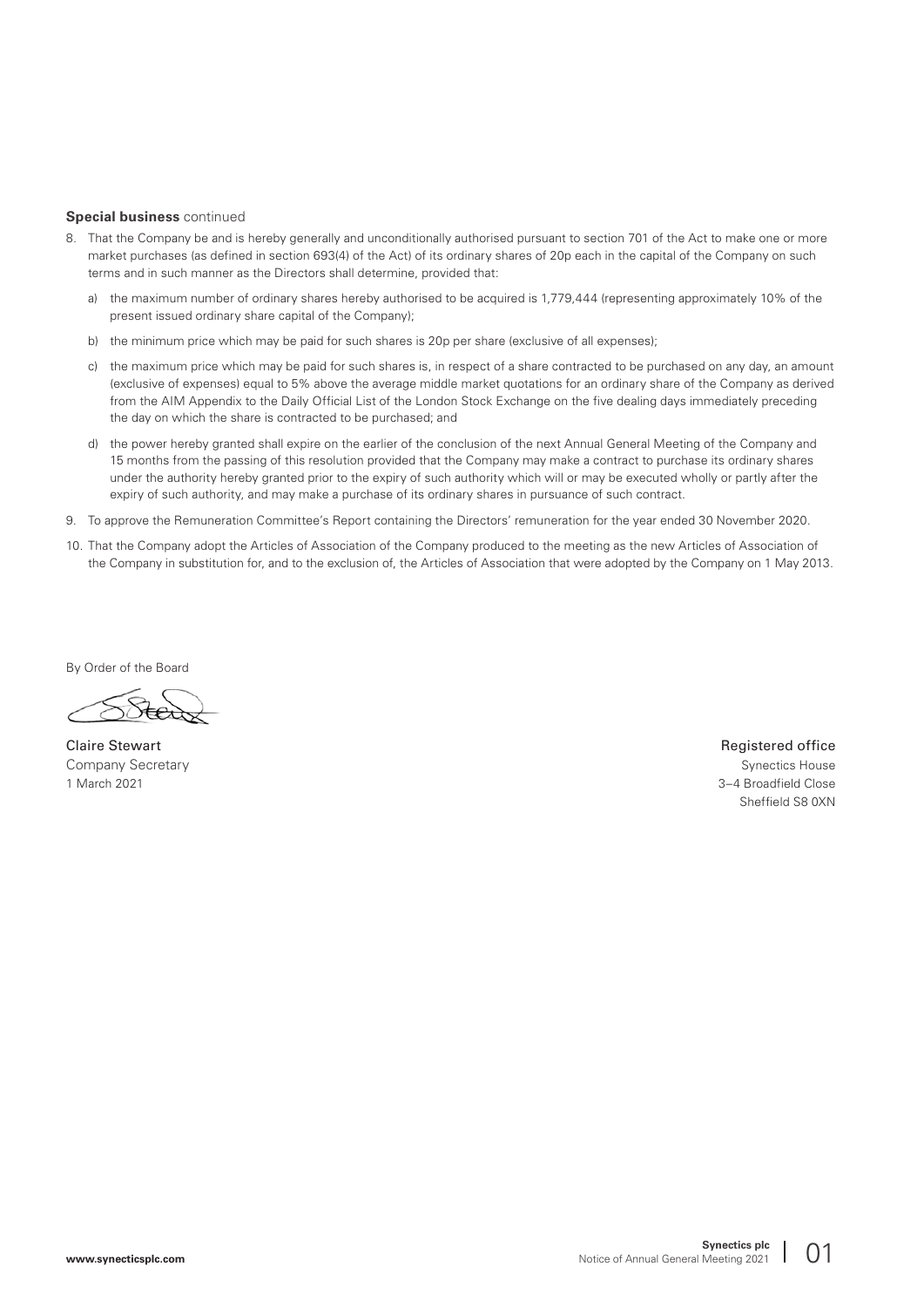#### **Notes**

- **1. As a result of the impact of Covid-19 and the UK Government's subsequent enforced social distancing measures, the Company has taken the opportunity to amend its Articles of Association to enable it to hold future general meetings, including annual general meetings, as hybrid meetings (i.e. both physically and electronically). A summary of the proposed changes to the Articles of Association, as well as certain other proposed changes of a minor, technical or clarifying nature, can be found in the Appendix to this Notice and are available to view in full online at www.synecticsplc.com.**
- 2. Biographical details of each Director who is being proposed for re-election by shareholders are set out in the Annual Report and Accounts 2020 and also on the Company's website at www.synecticsplc.com.
- 3. Copies of the Directors' service agreements and letters of appointment for each Non-Executive Director will be available for inspection at the registered office of the Company during normal working business hours on each business day and will be available for inspection on the day of the Annual General Meeting for 15 minutes prior to and during the continuance of the meeting.
- 4. Further to Regulation 41 of the Uncertificated Securities Regulations 2001 only those shareholders registered in the Register of Members of the Company as at close of business on 25 April 2021 shall be entitled to attend or vote at this meeting in respect of the number of shares registered in their name at that time. Changes to entries on the register after this time will be disregarded in determining the rights of any person to attend or vote at the meeting.
- 5. Any member entitled to attend and vote at the Annual General Meeting may (unless they have, pursuant to Article 89 of the Company's Articles of Association, nominated someone else to enjoy such a right, in which case only the person so nominated may exercise the right) appoint a proxy (who need not be a member) to attend or vote instead of him. A shareholder may appoint more than one proxy in relation to the Annual General Meeting provided that each proxy is appointed to exercise the rights attached to a different share or shares held by that shareholder. A proxy need not be a shareholder of the Company. The return of a completed proxy form or any CREST Proxy Instruction (as described in note 4 below) will not prevent a shareholder from attending the Annual General Meeting and voting in person if he/she wishes to do so. You can vote by either:
	- logging on to www.signalshares.com and following the instructions; or
	- in the case of CREST members, by utilising the CREST electronic proxy appointment service in accordance with the procedures set out below.
- 6. If you need help with voting online, or require a paper proxy form, please contact our Registrar, Link Group, on Tel: 0371 664 0300 or at shareholderenquiries@linkgroup.co.uk. Calls are charged

at the standard geographic rate and will vary by provider. Calls outside the United Kingdom will be charged at the applicable international rate. Lines are open between 9.00am and 5.30pm, Monday to Friday excluding public holidays in England and Wales.

- 7. CREST members who wish to appoint a proxy or proxies through the CREST electronic proxy appointment service may do so for the Annual General Meeting (and any adjournment of the Annual General Meeting) by using the procedures described in the CREST Manual (available from www.euroclear.com/site/public/EUI). CREST Personal Members or other CREST sponsored members, and those CREST members who have appointed a service provider(s), should refer to their CREST sponsor or voting service provider(s), who will be able to take the appropriate action on their behalf.
- 8. In order for a proxy appointment or instruction made by means of CREST to be valid, the appropriate CREST message (a "CREST Proxy Instruction") must be properly authenticated in accordance with Euroclear UK & Ireland Limited's specifications and must contain the information required for such instructions, as described in the CREST Manual. The message must be transmitted so as to be received by the issuer's agent (ID RA10) by 11.00am on 25 April 2021. For this purpose, the time of receipt will be taken to mean the time (as determined by the timestamp applied to the message by the CREST application host) from which the issuer's agent is able to retrieve the message by enquiry to CREST in the manner prescribed by CREST. After this time, any change of instructions to proxies appointed through CREST should be communicated to the appointee through other means.
- 9. CREST members and, where applicable, their CREST sponsors or voting service providers should note that Euroclear UK & Ireland Limited does not make available special procedures in CREST for any particular message. Normal system timings and limitations will, therefore, apply in relation to the input of CREST Proxy Instructions. It is the responsibility of the CREST member concerned to take (or, if the CREST member is a CREST personal member, or sponsored member, or has appointed a voting service provider(s), to procure that his CREST sponsor or voting service provider(s) take(s)) such action as shall be necessary to ensure that a message is transmitted by means of the CREST system by any particular time. In this connection, CREST members and, where applicable, their CREST sponsors or voting system providers are referred, in particular, to those sections of the CREST Manual concerning practical limitations of the CREST system and timings. The Company may treat as invalid a CREST Proxy Instruction in the circumstances set out in Regulation 35(5)(a) of the Uncertificated Securities Regulations 2001.

In the case of joint holdings, the vote of the senior holder shall be accepted to the exclusion of the other joint holders, whether in person or by proxy. For this purpose, seniority shall be deemed by the order of the names of the holders as entered in the Company's Register of Members in respect of relevant joint holdings.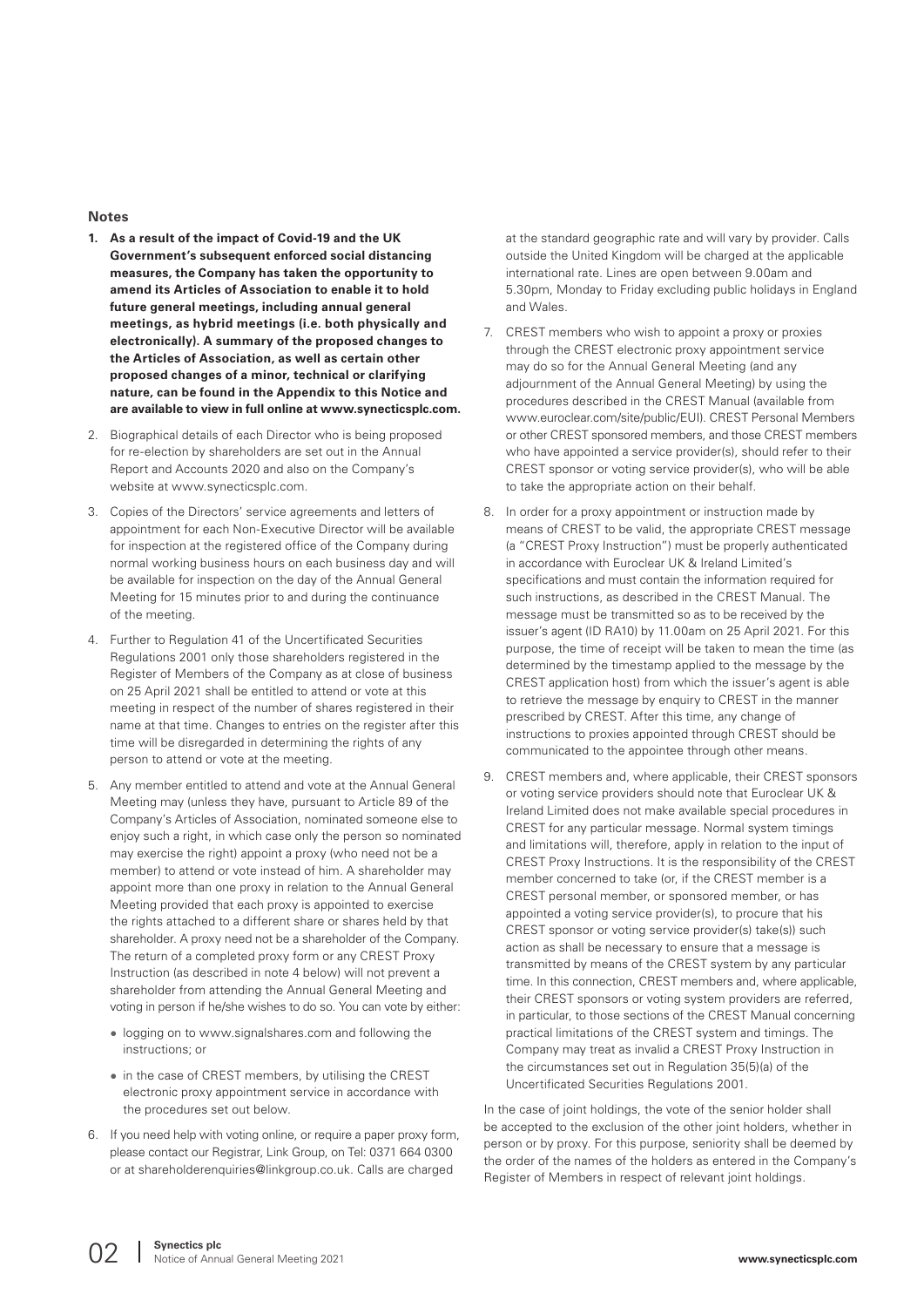#### **Appendix**

**Proposed amendments to the Articles of Association (strike through text reflects deleted wording and underlined text reflects inserted wording)**

**"electronic platform"** an electronic system for the delivery of information, which includes, without limitation, website addresses and conference call systems, and any device, system, procedure, method platform whatsoever providing an electronic means of attendance at or participation in (or both attendance at and participation in) a general meeting determined by the Directors pursuant to **Article 56.1**

**"hybrid"** a meeting which is held both at a physical location and via an electronic platform

**"Principal Meeting Place"** Has the meaning set out in Article 56.2

**"Satellite Meeting Place"** Has the meaning set out in Article 56.2

## 2.23 A reference to a **"meeting":**

- 2.23.1 shall mean a meeting convened and held in any manner permitted by these Articles, including a general meeting at which some (but not all) those entitled to be present attend and participate by means of an electronic platform, and such persons shall be deemed to be present at that meeting for all purposes of the Companies Act 2006 and these Articles, and "attend", "participate", "attending", "participating", "attendance" and "participation" shall be construed accordingly; and
- 2.23.2 shall not be taken as requiring more than one person to be present if any quorum requirement can be satisfied by one person.

#### **52. ANNUAL GENERAL MEETINGS**

An annual general meeting shall be held in accordance with the Companies Act 2006 and at such time and in such place as the Directors may determine, including whether an annual general meeting is to be held as a physical annual general meeting or as a hybrid annual general meeting by means of an electronic platform, as may be determined by the Directors.

#### **Insertion of new Articles 55 and 56**

#### **55. CONVENING OF GENERAL MEETINGS**

- 55.1 Subject always to **Article 56.4**, the Directors may make whatever arrangements they consider fit to allow those entitled to do so to attend and participate in any general meeting.
- 55.2 The Directors shall determine in relation to each general meeting the means of attendance at and participation in the meeting, including whether the persons entitled to attend and participate in the meeting shall be enabled to do so:
- 55.2.1 (subject to **Article 56.4**) by means of an electronic platform or platforms pursuant to **Article 56.1** (and for the avoidance of doubt, the Directors shall be under no obligation to offer or provide such facility or facilities, whatever the circumstances); and/or
- 55.2.2 by simultaneous attendance and participation at a Satellite Meeting Place or Places pursuant to **Article 56.2.**
- 55.3 Unless otherwise specified in the notice of meeting or determined by the chairman of the meeting, a general meeting is deemed to take place at the place where the chairman of the meeting is at the time of the meeting.
- 55.4 Two or more persons who may not be in the same place as each other attend a general meeting if their circumstances are such that if they have (or were to have) rights to speak and vote at that meeting, they are (or would be) able to exercise them.
- 55.5 A person is able to participate in a meeting if that person's circumstances are such that if they have (or were to have) rights in relation to the meeting, they are (or would be) able to exercise them.
- 55.6 In determining whether persons are attending or participating in a meeting, other than at a physical place or places, it is immaterial where any of them are or how they are able to communicate with each other.
- 55.7 A person is able to exercise the right to speak at a general meeting when that person is in a position to communicate to all those attending the meeting, during the meeting, any information or opinions which that person has on the business of the meeting.
- 55.8 A person is able to exercise the right to vote at a general meeting when:
	- 55.8.1 that person is able to vote, during the meeting (or, in the case of a poll, within the time period specified by the chairman of the meeting), on resolutions put to the vote at the meeting; and
	- 55.8.2 that person's vote can be taken into account in determining whether or not such resolutions are passed at the same time as the votes of all the other persons attending the meeting.
- 55.9 If, at any general meeting at which members are entitled to participate by means of electronic platform or platforms determined by the Directors pursuant to **Article 56.1,** any document is required to be on display or to be available for inspection at the meeting (whether prior to or for the duration of the meeting or both), the Company shall ensure that it is available in electronic form to persons entitled to inspect it for at least the required period of time, and this will be deemed to satisfy any such requirement.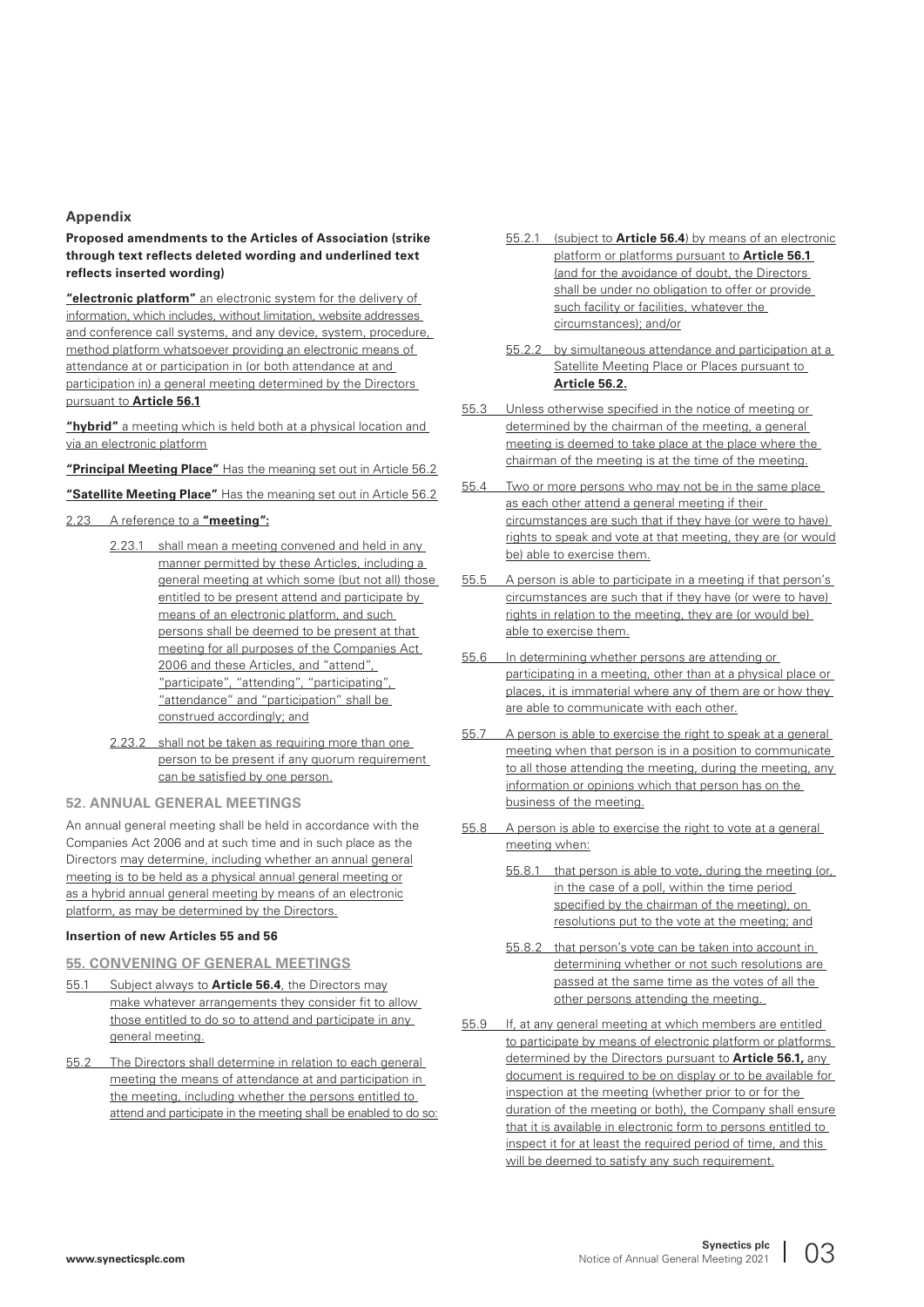#### **Appendix** continued

#### **56. SIMULTANEOUS ATTENDANCE AND PARTICIPATION BY ELECTRONIC PLATFORMS**

- 56.1 Without prejudice to **Article 56.2**, the Directors may resolve to enable persons entitled to attend and participate in a general meeting to do so partly (but not wholly) by simultaneous attendance and participation by means of electronic platform or platforms, and may determine the means, or all different means, of attendance and participation used in relation to the general meeting. The members present in person or by proxy by means of an electronic platform or platforms (as so determined by the Directors) shall be counted in the quorum for, and be entitled to participate in, the general meeting in question. That meeting shall be duly constituted and its proceedings valid if the chairman is satisfied that adequate facilities are available throughout the meeting to ensure that members attending the meeting by all means (including the means of an electronic platform or platforms) are able to:
	- 56.1.1 participate in the business for which the meeting has been convened;
	- 56.1.2 hear all persons who speak at the meeting; and
	- 56.1.3 be heard by all other persons attending and participating in the meeting.
- 56.2 Without prejudice to **Article 56.1** the Directors may resolve to enable persons entitled to attend and participate in a general meeting to do so by simultaneous attendance and participation at a Satellite Meeting Place or Places anywhere in the world. The members present in person or by proxy at Satellite Meeting Places shall be counted in the quorum for, and entitled to participate in, the general meeting in question, and the meeting shall be duly constituted and its proceedings valid if the chairman is satisfied that adequate facilities are available throughout the meeting to ensure that members attending at all the meeting places are able to:
	- 56.2.1 participate in the business for which the meeting has been convened;
	- 56.2.2 hear all persons who speak (whether by the use of microphones, loudspeakers, audio-visual communications equipment or otherwise) in the Principal Meeting Place and any Satellite Meeting Place; and
	- 56.2.3 be heard by all other persons so present in the same way and the meeting shall be deemed to take place at the place where the chairman of the meeting presides (the **"Principal Meeting Place"**, with any other location where that meeting takes place being referred in these Articles as a **"Satellite Meeting Place"**). The chairman shall be present at, and the meeting shall be deemed to take place at, the Principal Meeting Place and the powers of the chairman

shall apply equally to each Satellite Meeting Place, including their power to adjourn the meeting as referred to in **Article 62 or 63.**

- 56.3 All persons seeking to attend and participate in a general meeting by way of electronic platform or platforms shall be responsible for maintaining adequate facilities to enable them to do so. Subject only to the requirement for the chairman to adjourn a general meeting in accordance with the provisions of **Article 63.3,** any inability of a person or persons to attend or participate in a general meeting by way of electronic platform or platforms shall not invalidate the proceedings of that meeting.
- 56.4 Nothing in these Articles authorises or allows a general meeting to be held exclusively on an electronic basis.

#### **56. 58. CONTENTS OF NOTICE**

56.1 58.1 Every notice calling a general meeting of the Company shall:

- 56.1.1 58.1.1 specify whether the meeting shall be a physical or hybrid meeting and in the case of:
- 56.1.1.1 58.1.1.1 a physical meeting, specify the place, the day and time of the meeting, and
- 56.1.1.2 58.1.1.2 a hybrid meeting, specify the physical place, the day, the time and the means, or all different means, of attendance and participation thereat, and any access, identification and security arrangements determined pursuant to Article 66 (which may vary from time to time and from meeting to meeting as the Directors, within their discretion, see fit) and state the procedures for communication and voting by electronic means;
- 56.2 58.2 Every notice calling a meeting of any class of members of the Company shall:
	- 56.2.1 58.2.1 specify whether the meeting shall be a physical or hybrid meeting and in the case of:
	- 56.2.1.1 58.2.1.1 a physical meeting, specify the place, the day and time of the meeting, and
	- 56.2.1.2 58.2.1.2 a hybrid meeting, specify the physical place, the day, the time and the means, or all different means, of attendance and participation thereat, and any access, identification and security arrangements determined pursuant to Article 66 (which may vary from time to time and from meeting to meeting as the Directors, within their discretion, see fit) and state the procedures for voting by electronic means;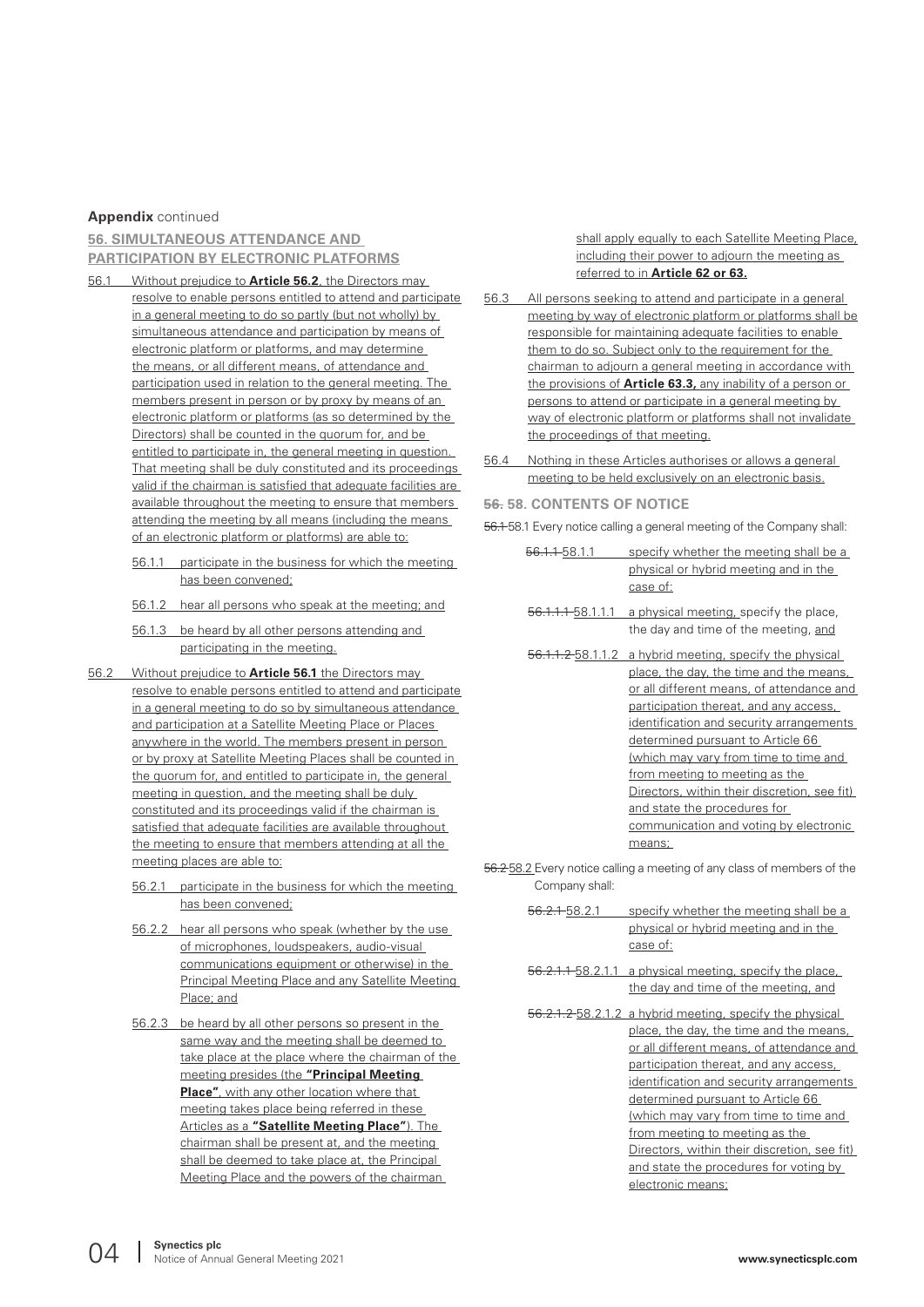#### **Appendix** continued

#### **60. 62. ADJOURNMENT IF QUORUM NOT PRESENT**

If within 15 minutes from the time appointed for the holding of a general meeting (or such longer time as the chairman of the meeting may decide) a quorum is not present, the meeting, if convened on the requisition of members, shall be dissolved. In any other case it shall be adjourned to a day, time and place and electronic platform decided by the chairman. Notice of the adjourned meeting shall be given in accordance with **Article 62 64.**

#### **61. 63. GENERAL POWER OF ADJOURNMENT**

- 61.1 63.1 The chairman may at any time without the consent of the meeting adjourn any meeting including any part of the meeting to be held by means of the electronic platform specified in the notice (whether or not it has commenced or a quorum is present) to another time or place and electronic platform where it appears to him/ her that:
- 61.2 63.2 Without prejudice to the provisions of **Article 61 63.1** the chairman of the meeting may with the consent of any general meeting at which a quorum is present (and shall if so directed by the meeting) adjourn the meeting from time to time (or indefinitely) and from place to place and/or change the electronic platforms.
- 63.3 If it appears to the chairman that the facilities at the Principal Meeting Place or any Satellite Meeting Place or an electronic platform or security at any general meeting have become inadequate for the purposes referred to in **Articles 56.1 or 56.2**, or are otherwise not sufficient to allow the meeting to be conducted substantially in accordance with the provisions set out in the notice of meeting, then the chairman shall, without the consent of the meeting, interrupt or adjourn the general meeting.

#### **64. 66. SECURITY PROCEDURES**

- 64.1 66.1 In their absolute discretion and notwithstanding anything in the notice of general meeting the Directors may, in respect of members or their proxies or their corporate representatives who wish to attend any general meeting:
	- 64.1.1 66.1.1 direct that the members or proxies or representatives submit to searches;
	- 64.1.2 66.1.2 direct that the members or proxies comply with any security arrangements or restrictions imposed by the Directors;
	- 64.1.3 66.1.3 arrange for members or proxies or representatives to attend and participate simultaneously in the meeting at places and electronic platforms other than the Principal Meeting Place;
	- 64.1.4 66.1.4 fix the level of attendance at the Principal Meeting Place and any other places and electronic platforms provided

that if members or proxies or representatives are excluded from the Principal Meeting Place they are able to attend the meeting at one of the other places or electronic platforms. For the purpose of these Articles any such meeting will be treated as being held at the Principal Meeting Place; and

- 64.1.4 66.1.5 make arrangements for the issue of tickets or impose a random means of selection or by any other means they think appropriate, to facilitate the organisation and administration of a general meeting. The Directors may vary these arrangements or make new arrangements in their place.
- 64.2 66.2 The rights of members or proxies or representatives to attend a meeting at the Principal Meeting Place is subject to any arrangements in force, whether contained in the notice of that meeting and said to apply to that meeting, or notified to the members after the notice of meeting has been provided.
- 66.3 If a general meeting is held partly by means of an electronic platform pursuant to Article 56.1, the Directors and the chairman may make any arrangement and impose any requirement or restriction that is:
	- 66.3.1 necessary to ensure the identification of those taking part by means of such electronic platform and the security of the electronic communication; and
	- 66.3.2 in their view, proportionate to those objectives.
- 66.4 In this respect, the Directors may authorise any voting application, system or facility for attendance and participation as they see fit.
- **65.67. VOTING AND DEMANDS FOR A POLL**
- 65.167.1 AtA resolution put to the vote at a general meeting held partly by means of electronic platform shall be decided on a poll, which poll votes may be cast by such electronic means as the Directors, in their sole discretion, deem appropriate for the purposes of the meeting. Any such poll shall be deemed to have been validly demanded at the time fixed for the holding of the meeting to which it relates. Subject thereto, at any general meeting a resolution put to the vote of the meeting shall be decided on a show of hands unless a poll is (before or on the declaration of the result of the show of hands) demanded by the chairman of the meeting or by those members entitled under the provisions of the Companies Act 2006 to demand a poll.